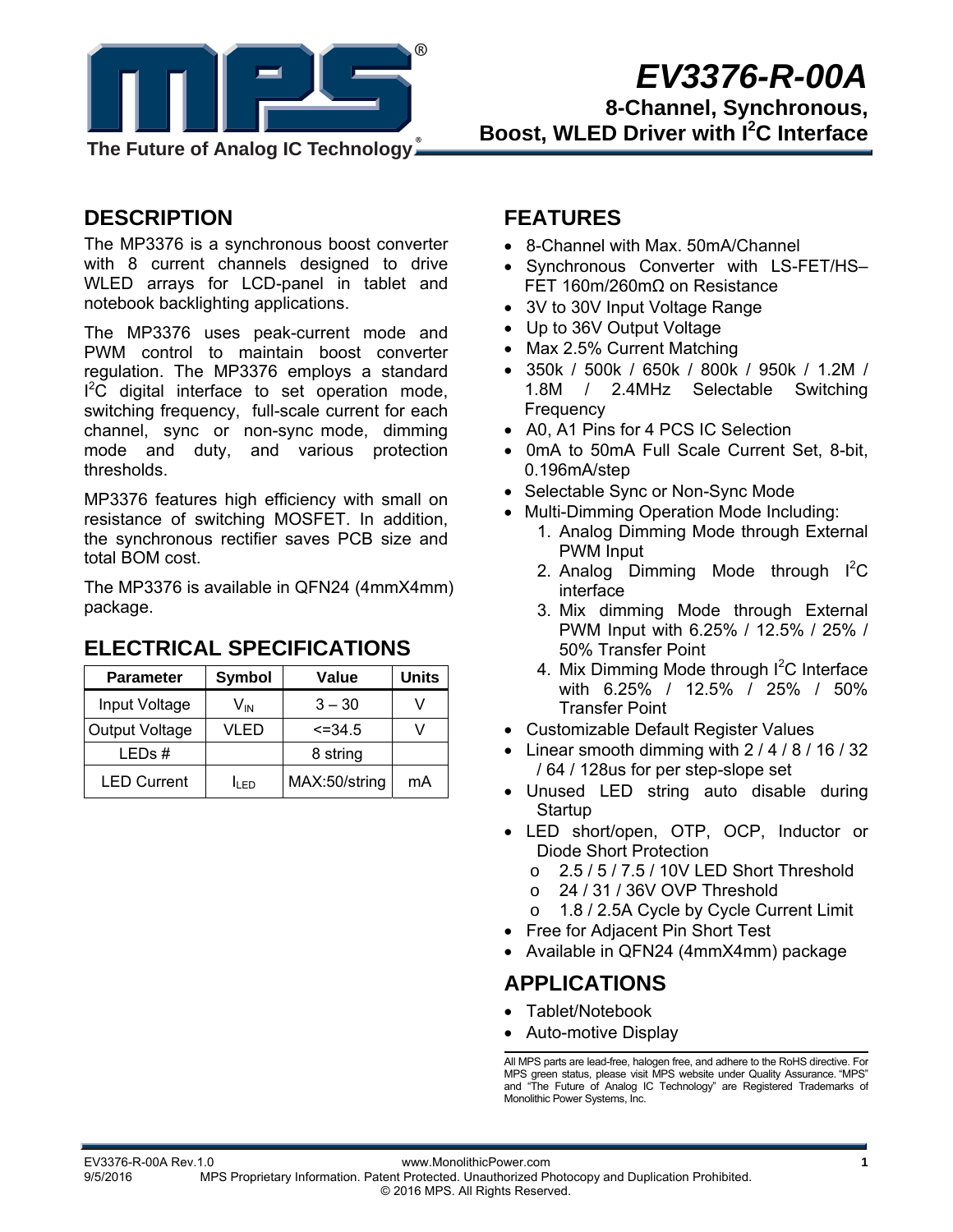

### **EV3376-R-00A EVALUATION BOARD**



**(L x W x H) 7cm x 4.5cm x 0.6cm** 

| <b>Board Number</b> | <b>MPS IC Number</b> |  |  |
|---------------------|----------------------|--|--|
| EV3376-R-00A        | MP3376GR             |  |  |

### **EVALUATION BOARD SCHEMATIC**

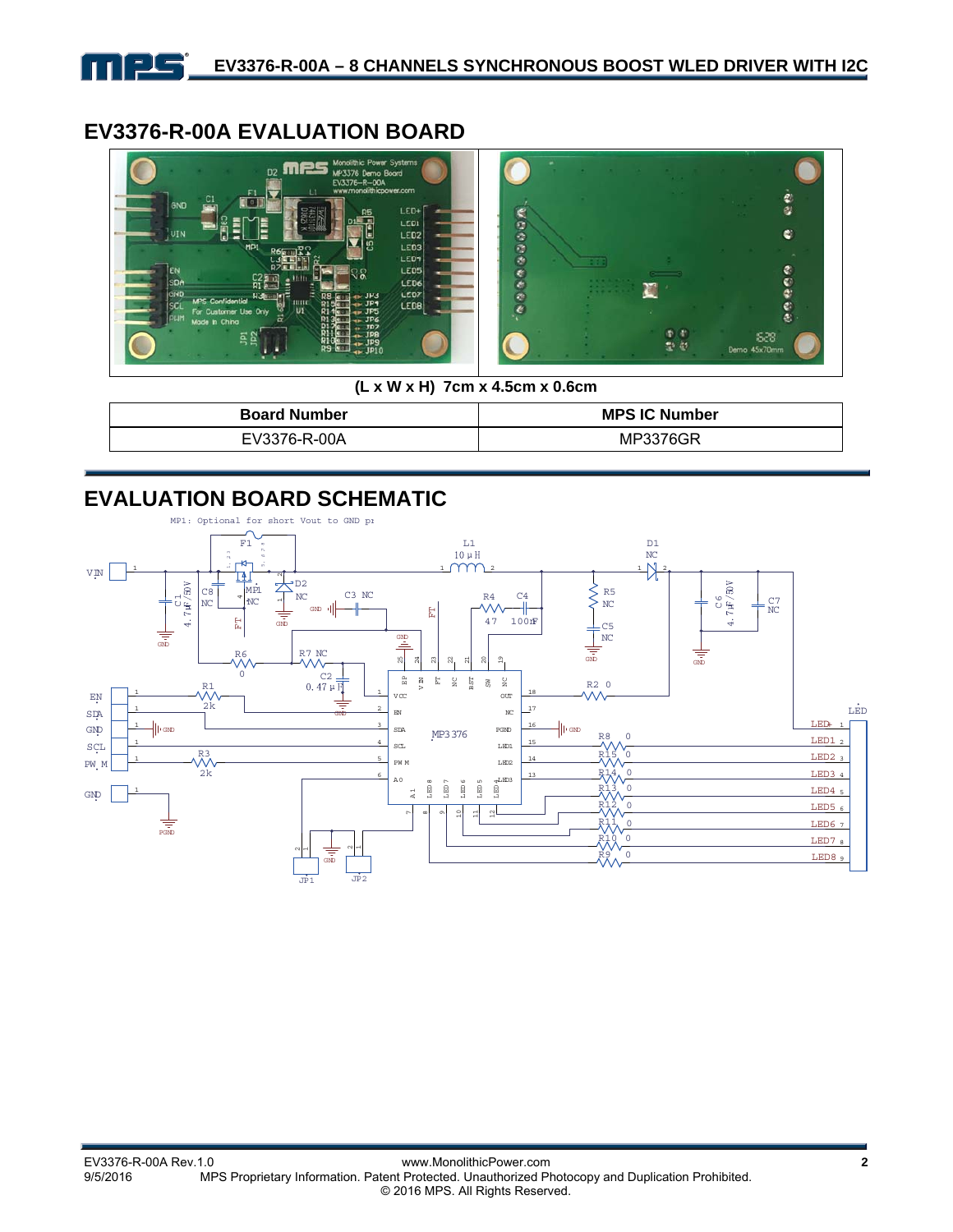### **EV3376-R-00A BILL OF MATERIALS**

| Qty            | Ref                                         | Value              | <b>Description</b>                            | Package          | <b>Manufacturer</b> | <b>Part Number</b> |
|----------------|---------------------------------------------|--------------------|-----------------------------------------------|------------------|---------------------|--------------------|
| 1              | F <sub>1</sub>                              | 0Ω                 | Fuse or Res                                   | 1206             | muRata              | RC1206JR-070RL     |
| 1              | MP <sub>1</sub>                             | <b>NC</b>          | <b>PMOS</b>                                   | $SO-8$           |                     |                    |
| $\overline{2}$ | C1, C6                                      | $4.7 \mu F$        | Ceramic Capacitor,<br>50V, X7R                | 1210             | muRata              | GRM32ER71H475KA88L |
| 1              | C7                                          | <b>NC</b>          | Ceramic Capacitor,<br>50V                     | 1210             |                     |                    |
| 1              | C <sub>2</sub>                              | 470 <sub>n</sub> F | Ceramic Capacitor,<br>16V, X7R                | 0603             | muRata              | GRM188R71C474KA88D |
| 1              | C <sub>3</sub>                              | <b>NC</b>          | Ceramic Capacitor,<br>50V                     | 0603             |                     |                    |
| 1              | C <sub>4</sub>                              | 100 <sub>n</sub> F | Ceramic Capacitor,<br>16V, X7R                | 0603             | muRata              | GRM188R71C104KA01D |
| $\overline{2}$ | C5, C8                                      | <b>NC</b>          | Ceramic Capacitor,<br>50V                     | 0603             |                     |                    |
| 1              | D <sub>1</sub>                              | <b>NC</b>          | B160                                          | <b>SMA</b>       |                     |                    |
| 1              | D <sub>2</sub>                              | <b>NC</b>          |                                               | <b>SMA</b>       |                     |                    |
| 1              | L1                                          | $10\mu H$          | Inductor,<br>$33m\Omega$ , $3.5A$             | <b>SMD</b>       | Wurth               | 744314101          |
| $\overline{2}$ | R <sub>1</sub> ,R <sub>3</sub>              | $2.1k\Omega$       | $2.1k\Omega$<br>Resister,<br>1%               | 0603             | Yageo               | RC0603FR-072K1L    |
| 10             | R <sub>2</sub> , R <sub>6</sub> ,<br>R8~R15 | 0Ω                 | Resister, $0\Omega$ , 1%                      | 0603             | Yageo               | RC0603FR-070RL     |
| 1              | R4                                          | $47\Omega$         | Resister, $47\Omega$ , $1\%$                  | 0603             | Yageo               | RC0603FR-0747RL    |
| $\overline{2}$ | <b>R5,R7</b>                                | NC                 | Resister                                      | 0603             |                     |                    |
| 1              | R <sub>16</sub>                             | $100k\Omega$       | 100 $k\Omega$ ,<br>Resister,<br>1%            | 0603             | Yageo               | RC0603FR-07100KL   |
| 1              | U <sub>1</sub>                              | MP3376             | <b>LED</b><br>driver<br>with<br>I2C interface | QFN24<br>(4*4mm) | <b>MPS</b>          | R <sub>5</sub>     |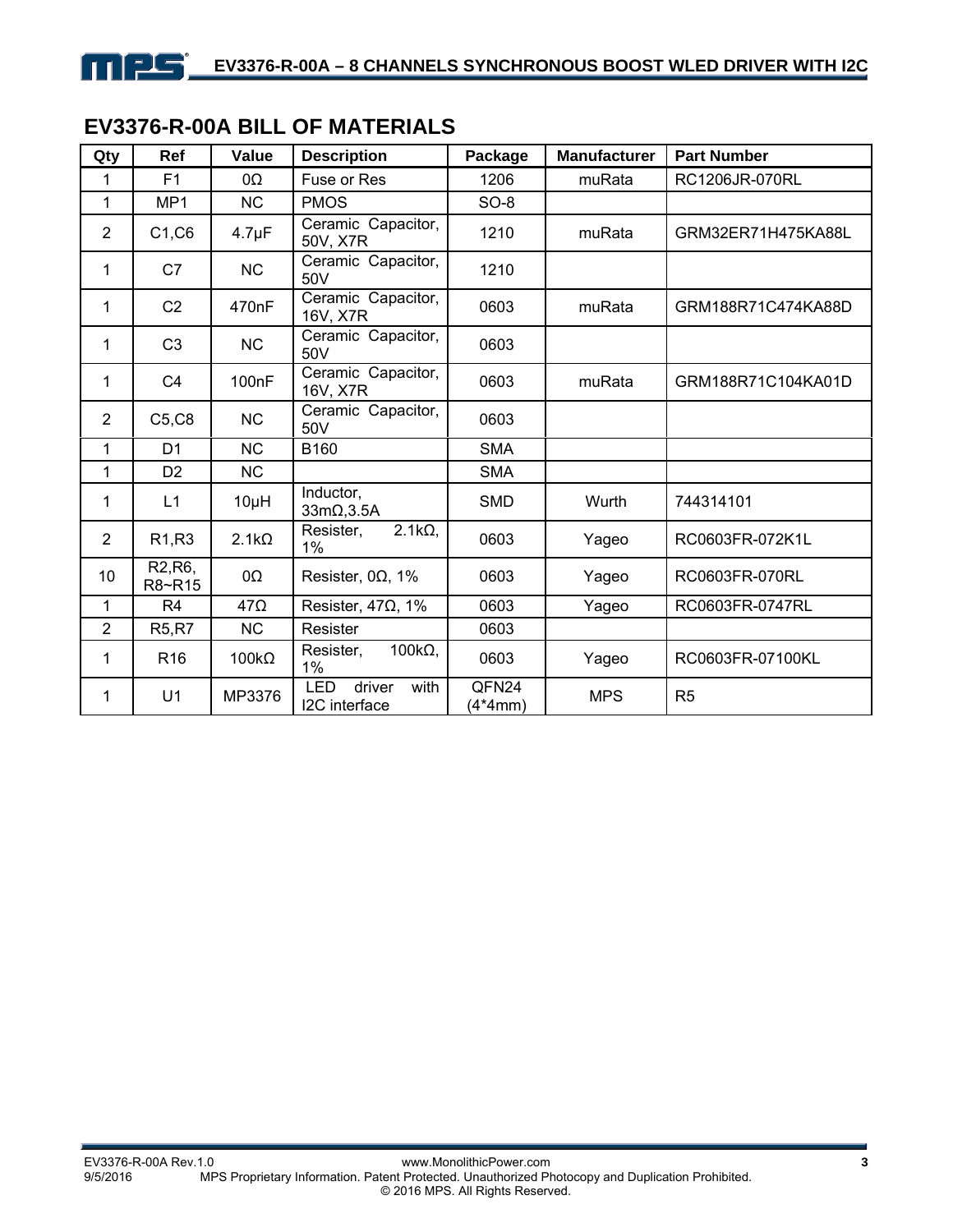# **EVB TEST RESULTS**

**Performance waveforms are tested on the evaluation board.**   $V_{IN}$  = 7V, 8 LEDs in series, 8 strings, 20mA/string, L = 4.7 $\mu$ H, T<sub>A</sub> = 25°C, unless otherwise noted.



**Open LED Protection** 

**EN power on** 

 $V_{SW}$ <br>10V/div

 $V_{OUT}$ 

 $V_{FN}$ 

 $2V/div$ zv/div<br>I<sub>LED</sub><br>100mA/div.

 $10V$ /div



### **Short LED Protection**

Short channel LED1



#### **Thermal Protection**



#### **Short Indutor Protection**



#### **Short Diode Protection**



EV3376-R-00A Rev.1.0 www.MonolithicPower.com **4** MPS Proprietary Information. Patent Protected. Unauthorized Photocopy and Duplication Prohibited. © 2016 MPS. All Rights Reserved.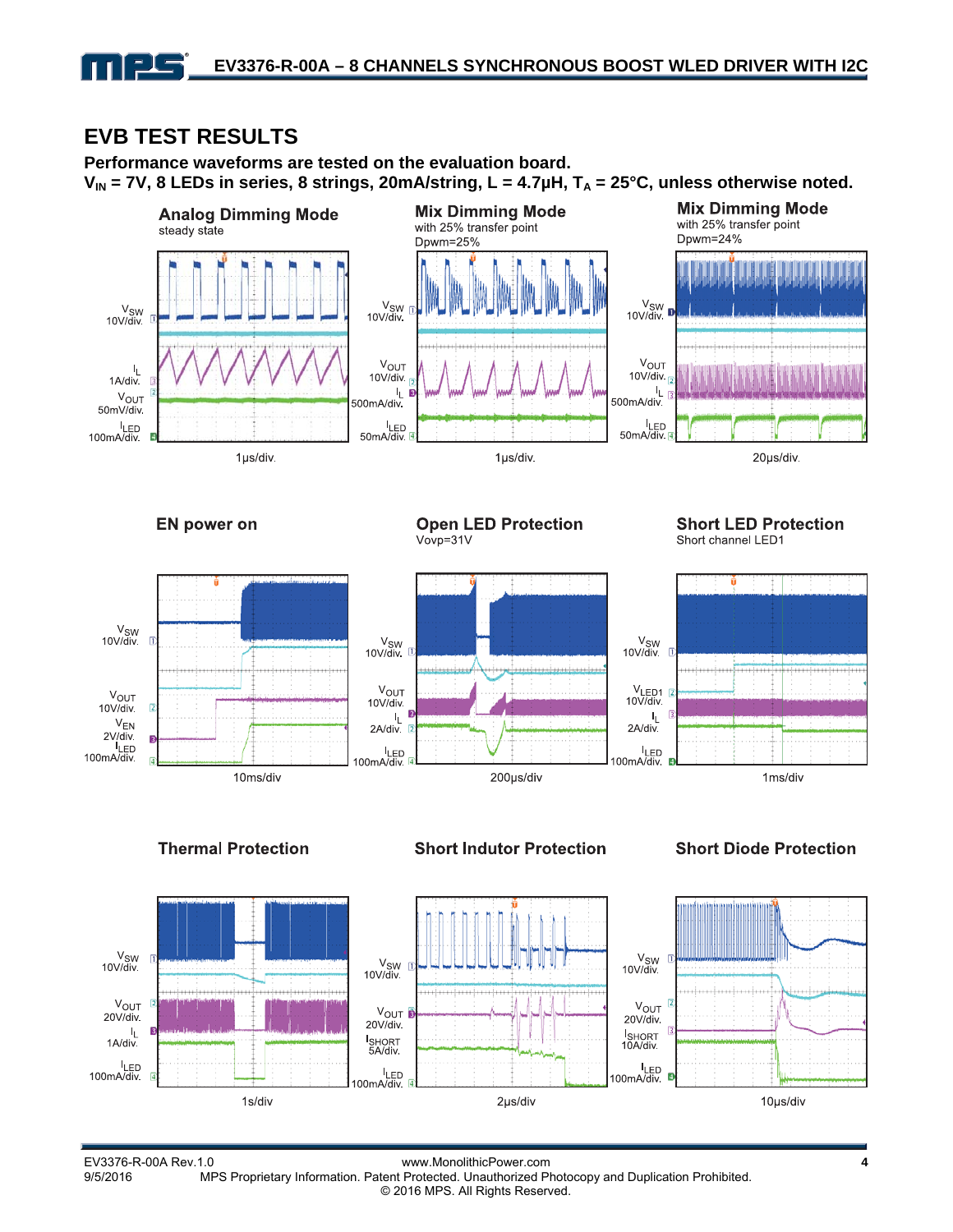# **PRINTED CIRCUIT BOARD LAYOUT**



**Figure 1—Top Layer** 



**Figure 2—Bottom Layer**